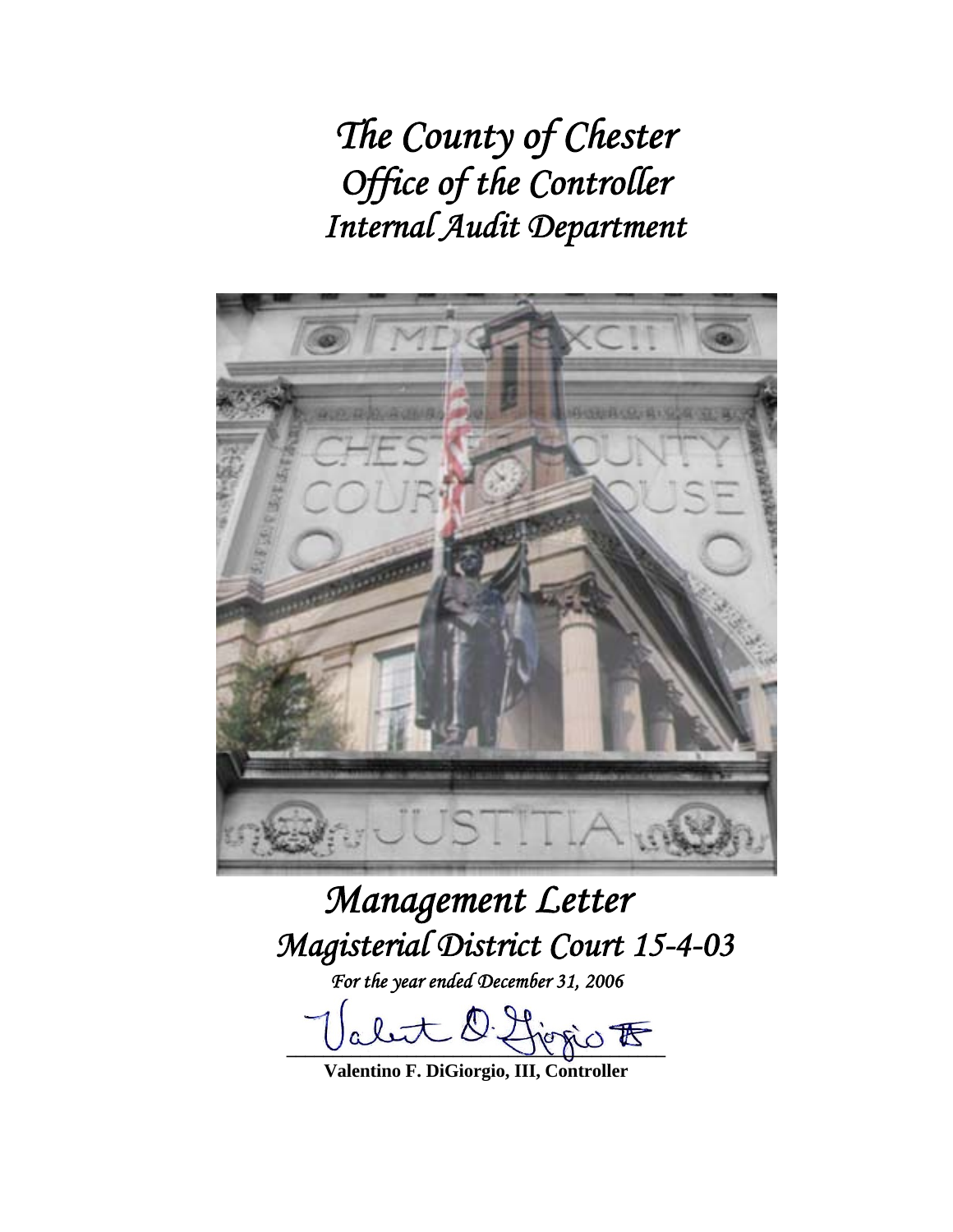# **To: Magisterial District Judge Larry Smith**

# *Introduction*

On January 7, 2008, Internal Audit completed an audit of Magisterial District Court 15-4-03 (*District Court*). Gretchen W. Sohn, CIA, was the auditor-in-charge and was assisted by one additional auditor. Internal Audit is required by County Code to review district courts annually to ensure compliance with policies and procedures mandated by the Administrative Office of Pennsylvania Courts and/or District Judge Administration and to assess their overall internal control structure. The scope of our audit included a review of the following:

- Cash and Petty Cash
- Undisbursed Funds
- Cash Receipts
- Manual Receipts
- Cash Disbursements
- Voided Transactions
- Overall Compliance.

# *Executive Summary*

The management and staff of the *District Court* are, in all material respects, in compliance with policies and procedures set forth by the Administrative Office of Pennsylvania Courts and directives imposed by District Judge Administration. Minor findings involving internal control and compliance are included within this Management Letter. There were no significant weaknesses identified. Based on Internal Audit's testing and observations, it is our opinion that these exceptions are not the result of negligence or deliberate misconduct, but are instead the consequence of the following:

- Oversights
- Human error.

Internal Audit would like to thank the management and staff of the *District Court* for their cooperation and assistance during the course of this audit. We have provided herein a copy of our "Audit Findings" and "Recommendations" for your review and comment.

Please feel free to contact our office at (610) 344-6797 should you have any questions or concerns.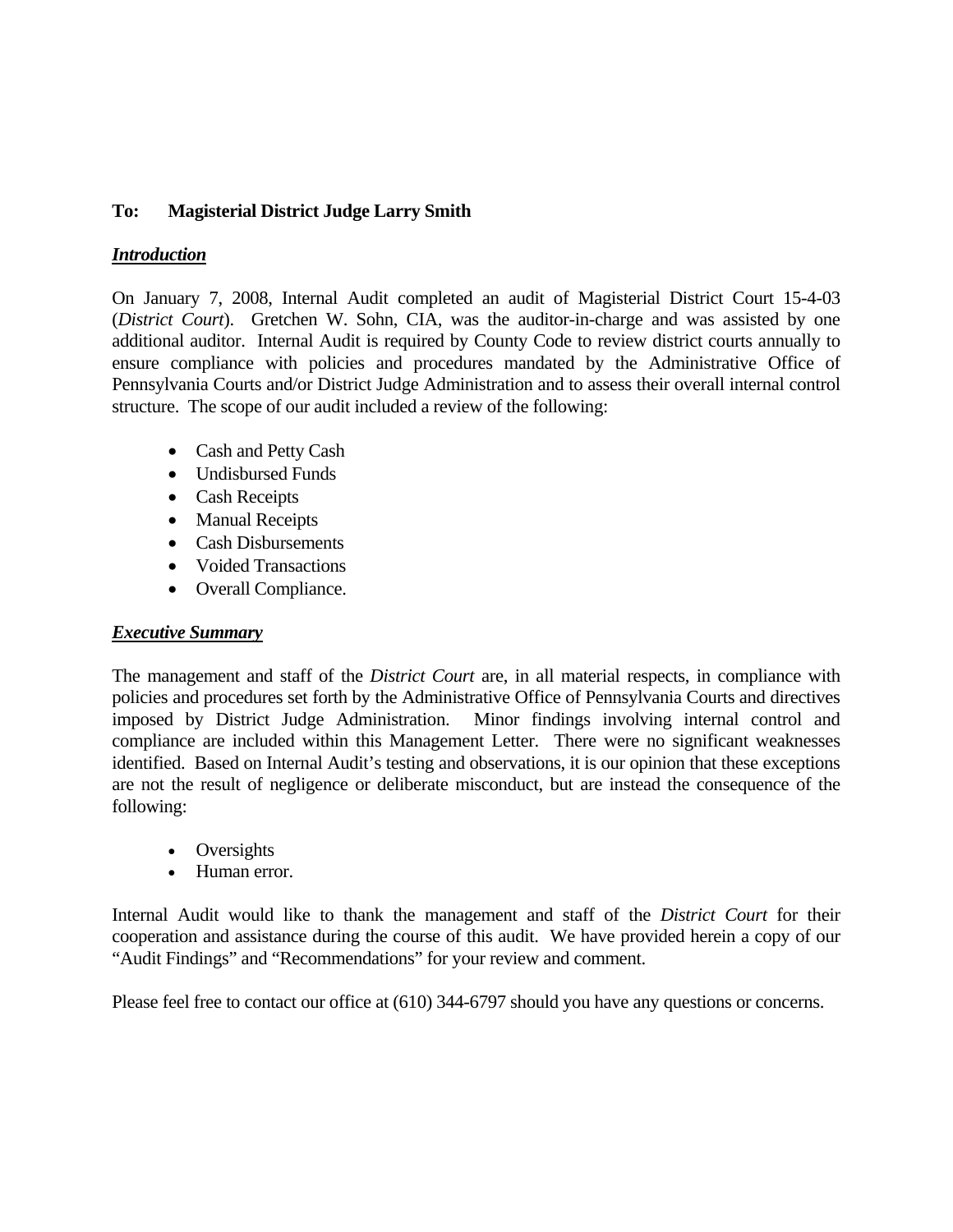# **MAGISTERIAL DISTRICT COURT 15-4-03**

# **FINDINGS AND RECOMMENDATIONS**

# **FOR THE YEAR ENDED DECEMBER 31, 2006**

# **I. INTERNAL CONTROL FINDINGS AND RECOMMENDATIONS**

#### **Reconciliation/Recordkeeping**

#### Finding 1: Cash Adjustments

A credit memo totaling 10¢ on the *District Cou*rt's April, 2006 bank statement was processed by the *District Court* as a credit adjustment to reconcile their month-end bank account on their books. 2¢ of the credit memo was an error on the bank's part because, although the check was listed incorrectly on the deposit slip, the receipt was processed for the correct amount of the check and agreed with the bank's records. For the remaining 8¢, the District Court should have voided the receipt and reprocessed it for the correct amount of the check.

#### Recommendation

Internal Audit recommends that the *District Court* exercise greater care when processing cash adjustments. Every credit adjustment requires a subsequent debit adjustment and vise-versa. In this case there would never have been an offsetting debit adjustment. Internal Audit recommends that the *District Court* contact their bank and request they reverse 2¢ of the credit memo. For the 8¢, the original receipt should be voided and reprocessed for the correct amount. When this is completed, the *District Court* can process the offsetting 10¢ debit adjustment.

#### *Auditee Response*

*The District Court has contacted their bank and a 10¢ debit memo will be processed by the bank (12/07).* 

# **II. COMPLIANCE WITH POLICIES AND PROCEDURES**

In order to test compliance with all applicable policies, procedures, and regulations, Internal Audit selected a statistical sample of 25 case files out of a total population of 7,881 case files created in 2006. In addition, we performed other related tests of cash receipts, cash disbursements, manual receipts, undisbursed funds, and voided transactions. Sample size for the tested areas was determined through a risk assessment analysis based on the results of the *District Court's* prior year audit and current year caseload. We believe the results of our tests are representative of the entire population on the basis of accepted audit sampling principles.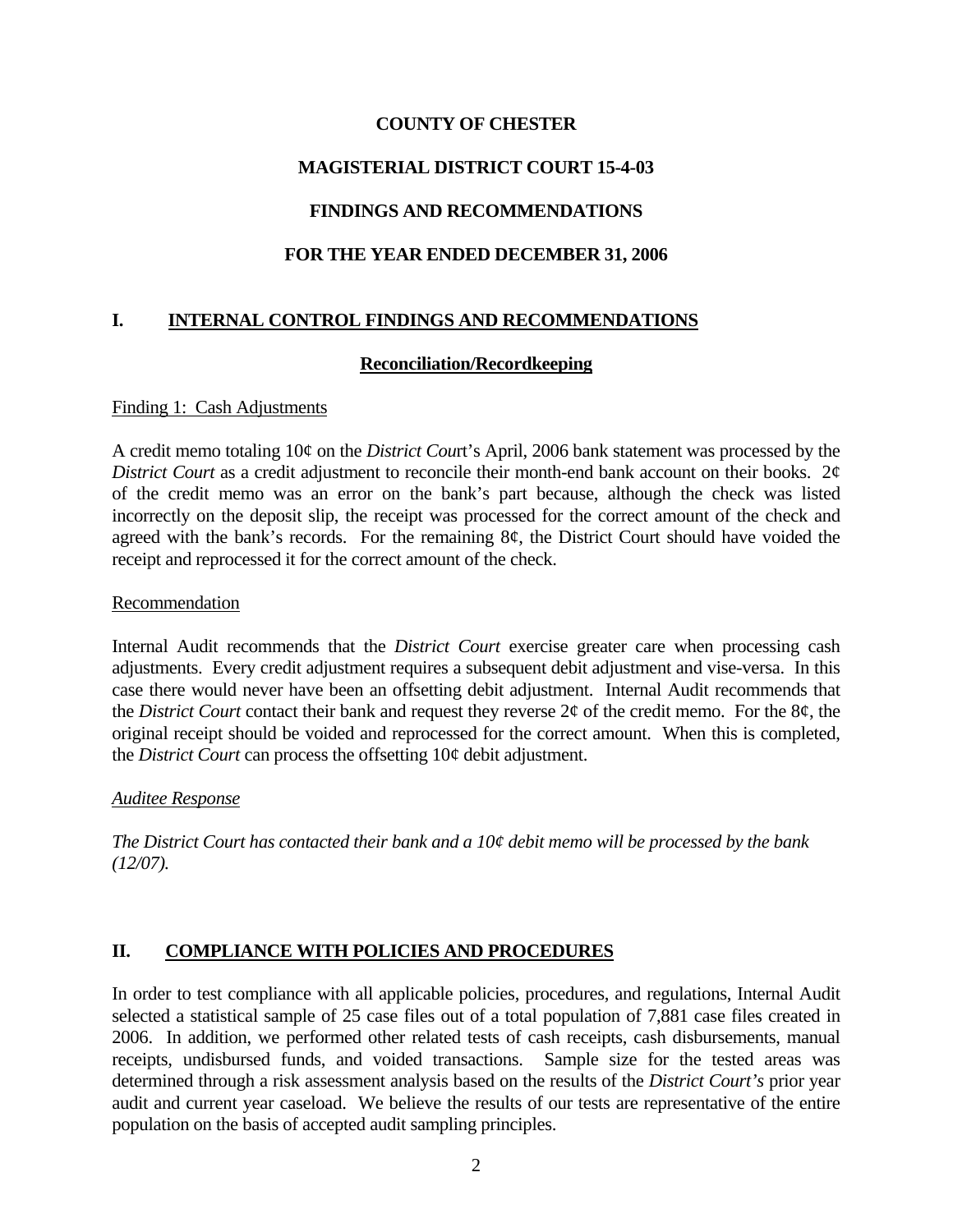# **MAGISTERIAL DISTRICT COURT 15-4-03**

# **FINDINGS AND RECOMMENDATIONS**

# **FOR THE YEAR ENDED DECEMBER 31, 2006**

# **II. COMPLIANCE WITH POLICIES AND PROCEDURES**

#### Finding 1: Stale-dated Checks

Internal Audit noted that stale-dated checks are not being voided/escheated in a timely manner.

#### Recommendation

Internal Audit recommends that the *District Court* staff adhere to the stale-dated check procedures as outlined in the District Judge Automated Office Clerical Procedures Manual.

#### *Auditee Response*

*Outstanding check letters have been sent on all outstanding checks through 9/30/07. After receiving December, 2007 checking account statement, they will be escheated.* 

#### Finding 2: Manual Receipts

Internal Audit noted the following:

- In 2 instances, the manual receipt copy was not attached to the case file.
- In 1 instance, the manual receipt payment information does not agree with the system receipt payment information.

#### Recommendation

Internal Audit recommends that *District Court* staff adhere to the manual receipt procedures as outlined in the District Justice Automated Office Clerical Procedures Manual. Information entered in the system should agree with the information on the manual receipt.

#### *Auditee Response*

- *The manual receipts have been attached to the case files.*
- *The amount received was changed on the manual receipt ledger and case file.*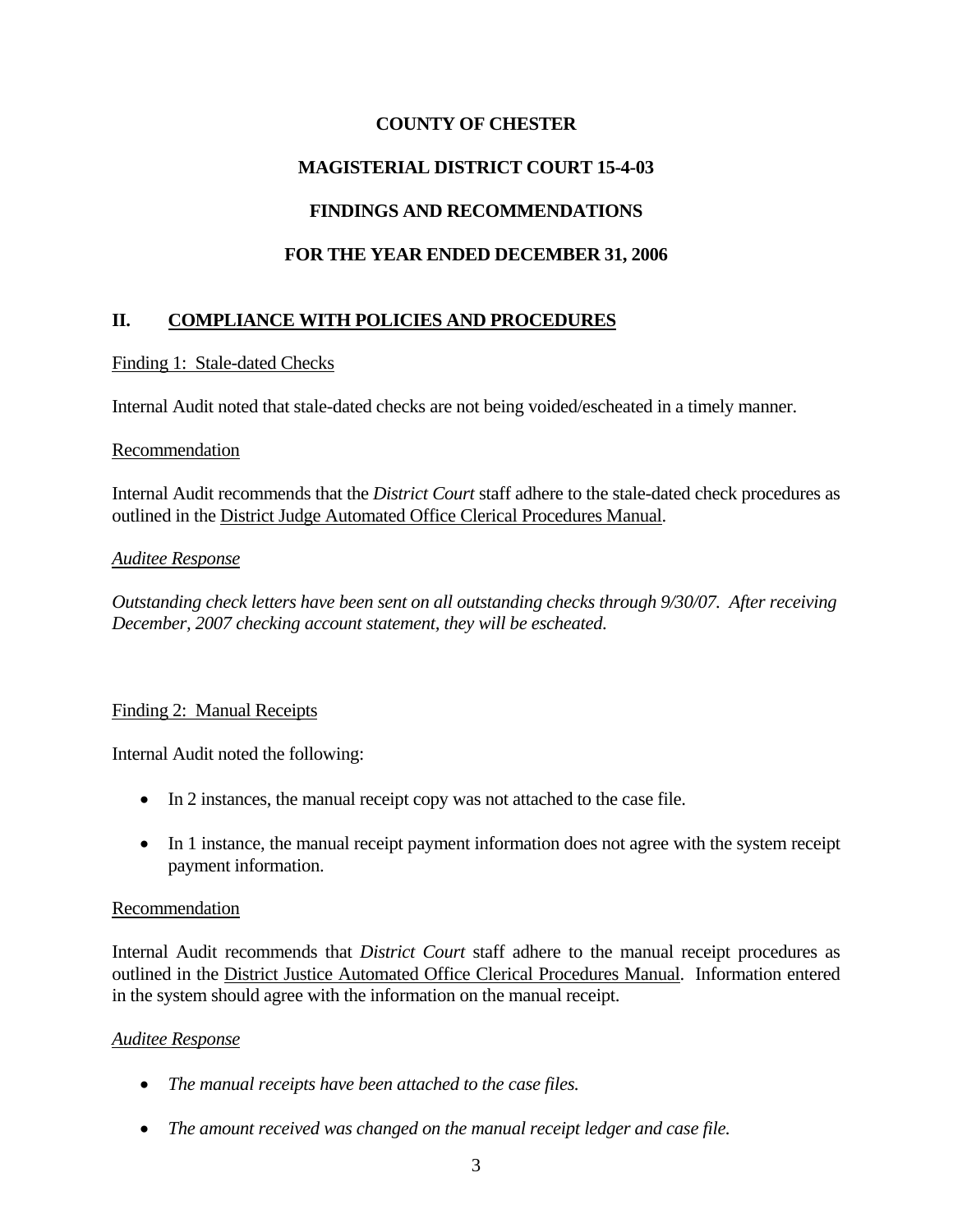# **MAGISTERIAL DISTRICT COURT 15-4-03**

# **FINDINGS AND RECOMMENDATIONS**

# **FOR THE YEAR ENDED DECEMBER 31, 2006**

# **II. COMPLIANCE WITH POLICIES AND PROCEDURES**

#### Finding 3: Voided Disbursements

Internal Audit noted the following:

- In 1 instance, the office check copy was not labeled "void/lost/stale".
- In 1 instance, a copy of the voided check was not attached to the case file.

#### Recommendation

Internal Audit recommends that the *District Court* staff exercise greater care to ensure that voided check copies are labeled as such and attached to the appropriate case file.

#### *Auditee Response*

- *Labeled the office check copy "stale" 5/3/06 MD-65-06; signature line cut out.*
- *Attached copy of voided check to the case file.*

#### Finding 4: Overall Compliance

Internal Audit noted the following:

• In 1 instance, a warrant was not recalled within 60 days of issuance.

#### Recommendation

Internal Audit recommends that the *District Court* adhere to the Commonwealth regulations with respect to the issuance and recalling of warrants. The *District Court* has procedures in place to send letters to the constables requesting the return of warrants over 60 days old. The constables do not always respond/comply with the request.

#### *Auditee Response*

*District Court management concurs with the finding and recommendation.*